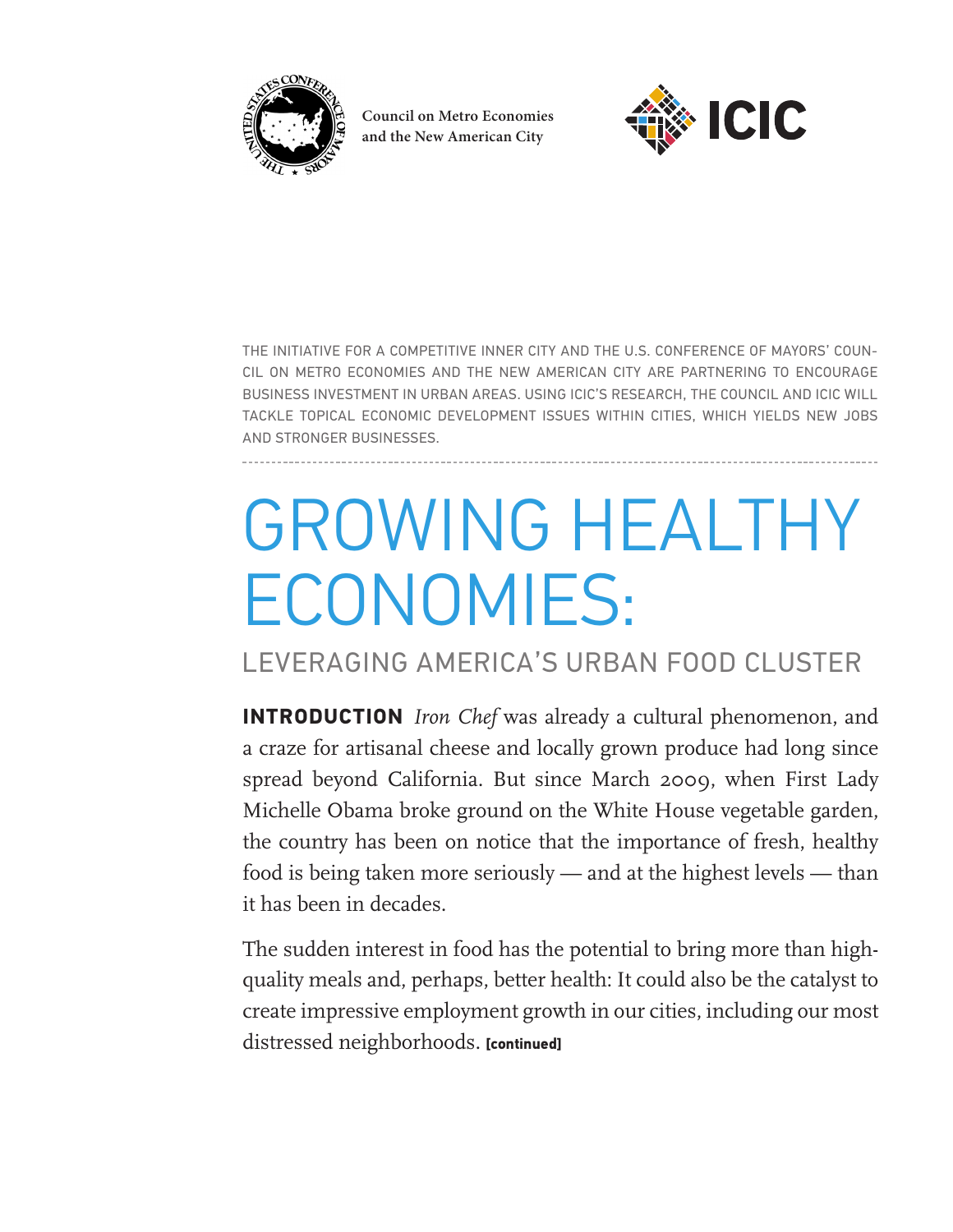That's not just because the food industry is booming, accounting for about 11% of the U.S. economy and employing 17 million people. It's because the food cluster is ideally suited to become a linchpin of inner city economic development. Here's why:

 $\blacksquare$  Food is important in every geography. Everybody eats, which gives each city the opportunity to draw up a job-creating food strategy uniquely suited to its own priorities and self-image.

**IF** Inner cities are home to disproportionate numbers of universities, hospitals, sports stadiums and cultural venues — all large buyers of food and all increasingly interested in sourcing fresh, locally produced goods.

 $\blacksquare$  The diversity and density of the urban population provides a chance to cater to multiple niche markets that are underserved by traditional producers.

 $\blacksquare$  Inner cities' central locations, access to multi-modal transportation hubs and even under-utilized manufacturing and warehouse space can all be leveraged by companies in the food cluster.

**• About 60% of workers in the food industry have a high** school diploma or less, making food cluster jobs uniquely accessible to inner city residents. Some 91% of food companies have 50 employees or less.

## **Diverse Job Creation Opportunities in Food**

It's easy to think of the food cluster as restaurants, their providers and makers of artisanal cheese for hipsters and yuppies. But the cluster is much more diverse and complex than that. With opportunities in packaging, transportation, distribution and logistics—for starters—there is a strategy to fit every city.

The Initiative for a Competitive Inner City, NextStreet and Karp Resources have conducted research on the food clusters in Boston and Detroit, which provide two very different but equally compelling examples. In Boston, incomes are relatively high, but land is scarce. In Detroit, per capita incomes are much lower, but there is ample underused land. In each city, food cluster performance is better than overall employment growth.

The cities do share some strengths in food processing and in market infrastructure, with active, busy terminal markets. Boston has additional advantages in fish and seafood, wholesale and retail and restaurants. Detroit's most obvious advantages are its ample land and extensive transpor-

## THE FOOD INDUSTRY IS BOOMING, ACCOUNTING FOR ABOUT 11% OF THE U.S. ECONOMY AND **EMPLOYING 17 MILLION PEOPLE**.

tation infrastructure. It also has a strong history of food processing and support from local foundations for foodrelated initiatives. Its public and private institutions are embracing guidelines to enable increased local purchasing.

In Boston, recent growth has been driven by new ways to distribute food in the retail and service sectors and to institutions such as colleges and universities. A new food incubator, Crop Circle Kitchen, has helped launch more than 100 businesses. The city has announced a new \$70 million seafood processing facility and auction house to be located on its waterfront, and Boston's restaurant scene has grown substantially over the past 10 years.

In Detroit, under-used land is being converted into manufacturing and processing plants and incubator spaces for food companies. The "Source Detroit" initiative has brought several of Detroit's institutional buyers together to increase their spending with local food producers. And Detroit public schools are working with companies in the Eastern Market to source regionally produced fruits and vegetables.

## **Tailoring a Unique Food Strategy**

As with any economic development strategy, there are hurdles and considerations unique to food. Financing is perhaps the most salient: Food production companies need equipment, but they aren't a good fit for traditional lenders. Non-traditional sources of capital are beginning to come online, with targeted subsidies for startups and access to low-cost capital.

The food cluster is particularly highly regulated, with multiple and overlapping oversight from city, state and federal agencies. For many companies, difficulty lies not just in the cost and effort required to comply with the tangle of laws and regulations, but in understanding them in the first place.

And on a large scale, it's difficult to influence demand for food. There's only so much a city needs to eat, so demand is defined mostly by population size and density and income levels. Still, affluent customers have shown they're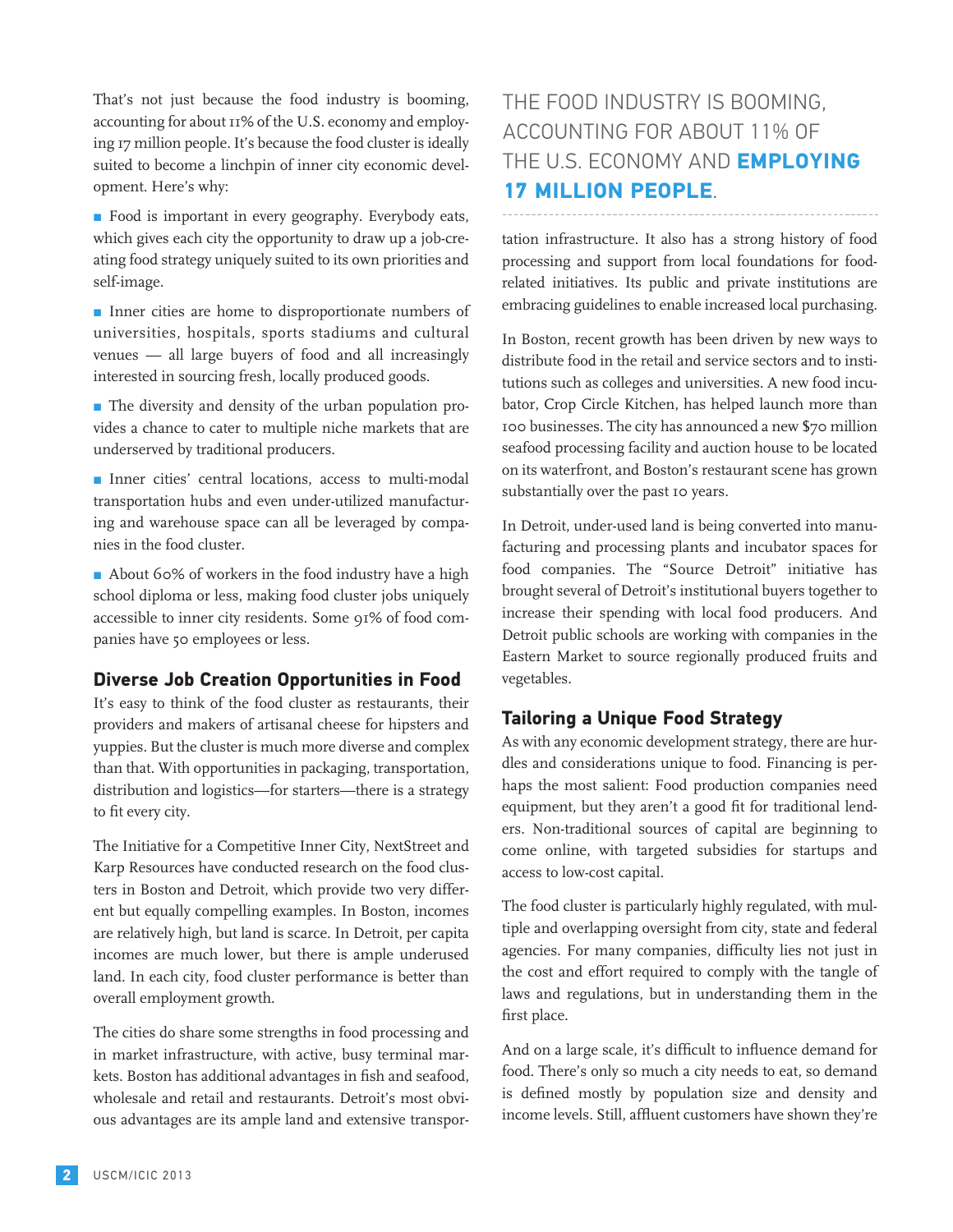willing to pay up for fresh, locally made food, and institutions are realizing they can make a big impact by putting a premium on locally-sourced food.

While each city's food strategy will be unique, there are certain factors all cities should consider, even in the earliest phases of planning. Among them:

How robust is the city's market infrastructure? Does the city have vibrant terminal markets? Are farmers' markets widespread and well-trafficked? Markets provide entry points for local, regional and national producers. They make it easier for retailers and wholesalers to get to market at low cost. And a busy market can encourage processors and other related businesses to set up shop nearby. Once a terminal market becomes distressed, unused or irrelevant, it's very difficult to revitalize it.

How does the city see itself and its relationship to food? In Detroit, the prevailing view is that no jobs "win" is too small. Any food initiative that creates jobs is by definition good for the city. In Boston, there is more focus on health and community-building within neighborhoods. Each city's food cluster development has to fit within a different framework and answer the questions raised by that positioning.

 $\blacksquare$  What tax incentives are available to help food companies, and how friendly is the current zoning policy to unconventional land uses such as urban agriculture? In New York, the city has adopted "no net loss" provisions with regard to industrial land and has identified sites that may be suitable for urban agriculture. Seattle has adopted a highly coordinated strategy for its food cluster, including guidelines and standards for community gardens.

**•** Are government and other institutional buyers able to express preferences for local sources? Governments and institutions are often required to award contracts, even those for food, to the lowest bidder, even if sourcing locally would create benefits of real value, financial and otherwise.

### **Making it Work**

A number of case studies, drawn from across the country, show how different cities and entrepreneurs have been successful with food strategies that leverage their unique assets. Each of these ventures successfully addresses the challenges listed above and reflects each city's unique relationship with food, health and industry.

## **Oakland, California: Revolution Foods**

Revolution Foods, an Inner City 100 company, is one of the most dramatic examples of the food cluster's ability to create jobs. The company does so in an area that is at once one of the least promising and most in need of change: school lunches. Almost every parent wishes school lunches were both healthier and more appealing, but school districts' hands are often tied by strict financial requirements, with predictable results.

In 2006, Kristin Groos Richmond and co-founder Kirsten Saenz Tobey set out to serve healthy food that kids would actually eat, while still being cost-effective for school districts. Revolution Foods' first contract was with the city of Oakland Calif., where it served 1,000 meals a day, 80% of them going to students on a reduced-price or free-lunch plan. Revolution Foods is now a \$50 million company, serving more than 120,000 meals a day to students in cities, such as Oakland, Washington, D.C., Houston, Newark and Denver, and sourcing locally and organically whenever it can.

Revolution Foods employs more than 750 people, all in the communities it serves. When Revolution Foods begins work in a new market, the company doesn't transfer employees from Oakland or another established program to staff it. Instead, it partners with local workforce development programs to hire and train people in the new community.

# REVOLUTION FOODS EMPLOYS **MORE THAN 750 PEOPLE**, ALL IN THE COMMUNITIES IT SERVES.

Jobs at Revolution Foods are often accessible to people without a high school diploma. The company pays sustainable wages, offers healthcare benefits, enrolls employees in profit-sharing after one year on the job and works hard to promote from within.

Detroit's Edibles Rex, also an Inner City 100 honoree, benefits from schools' desires to serve healthier meals to students. Founder Tammy Tedesco started Edibles Rex as a side business from a restaurant she had opened in 1992. Now, the 76-person company caters corporate and private events and also serves breakfasts and lunches at Detroit charter schools, which don't typically have their own kitchens.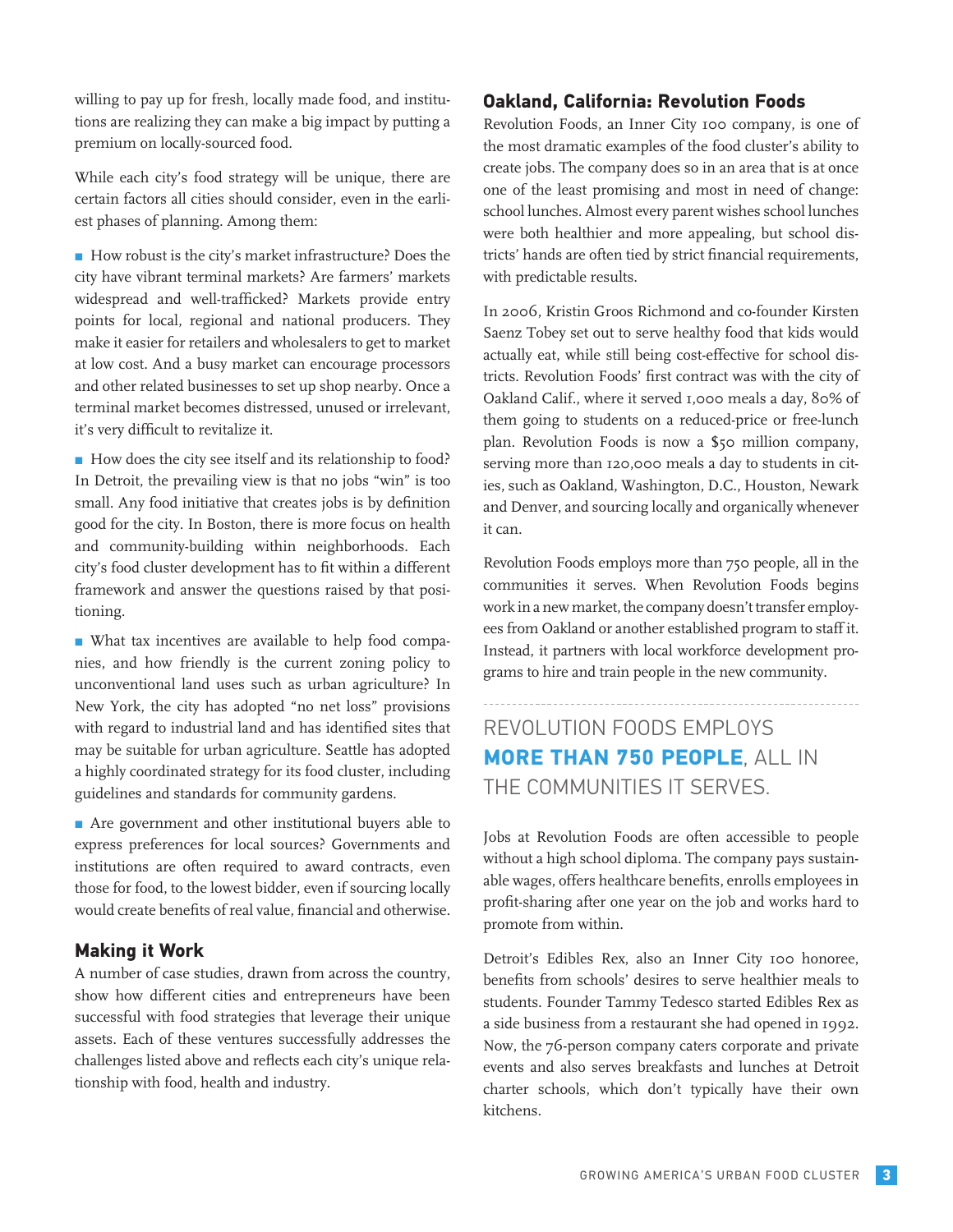## **New York City: Green Carts**

In 2008, New York's Mayor Michael Bloomberg signed legislation to create 1,000 permits for so-called green carts. These mobile vendors would bring fresh produce to underserved areas throughout the city, making it easier for residents to adopt a healthy diet. The New York City Health Department designated certain neighborhoods as "high need" and therefore eligible for the carts, as determined by their rates of food-related illnesses, the locations of nearby supermarkets and the quantity of fruits and vegetables consumed by residents.

About 500 permits have been sold, creating about 750 jobs. Typically, green cart vendors don't have that many other attractive employment options, and some have only limited English. Yet a few of the initial vendors now have two or three carts that they operate with friends or family, and others have started delivering produce to delis or bodegas. At least three permit-holders are looking to open grocery stores or fruit markets, showing that the carts are serving as vehicles to allow vendors to develop the skills needed to expand their businesses.

In addition to providing entrepreneurial opportunities, the carts seem to be helping the city reach its goal of getting more residents to eat fruits and vegetables. In 2004, in the South Bronx, one-quarter of respondents to a survey said they had not eaten any fruits or vegetables the previous day. In 2010, that number dropped to 17.6%. In East and Central Harlem in 2004, 20% of residents said they did not eat any fruits or vegetables the previous day. By 2010 that number had dropped to 13%.

Community support has been key to the success of the carts. Community organizations support the carts in their neighborhoods, talking up the opportunity and helping to recruit vendors. They also get recipe cards out to the carts. Not-for-profit City Harvest has even conducted cooking demonstrations alongside the carts to entice residents to sample new healthy foods.

Another success factor: Allowing green cart merchants to accept electronic benefits transfer (EBT) transactions. This change enables residents who receive disability payments or food stamps to use a common benefits card, not unlike a debit card, to buy food at the green carts. On average, each cart does about \$25,000 to \$35,000 in EBT sales per year. One cart did \$60,000 in business in EBT alone in

THESE MOBILE VENDORS WOULD **BRING FRESH PRODUCE TO UNDER-SERVED AREAS** THROUGHOUT THE CITY, MAKING IT EASIER FOR RESI-DENTS TO ADOPT A HEALTHY DIET.

2011, says Cassandra Flechsig, the green cart program manager with consulting firm Karp Resources.

## **Detroit: Source Detroit**

Source Detroit is a procurement initiative run by three of Detroit's anchor institutions: Detroit Medical Center, Henry Ford Health System and Wayne State University. Together, they aim to shift more of their collective spending to companies based in Detroit. The program focuses specifically on the urban core, not the region.

So far, the three anchors have moved \$16.5 in contracts to Detroit-based businesses, and many of the early successes have been within the food cluster. The anchors have purchased \$280,000 in breads and baked goods from Milano Bakery & Cafe, and those purchases are ongoing. So are those from Hacienda Mexican Products, which is now supplying the anchors' cafeterias with tortillas.

Avalon International Breads, an Inner City 100 company, has long had a high-profile retail shop in Detroit's Midtown neighborhood and has been expanding in both its wholesale and retail business. Through Source Detroit, Avalon opened a café at Henry Ford Hospital, which now brings in more revenue than Avalon's flagship location.

The anchors have found that the biggest barriers to increased local spending are personal relationships. Buyers already have a willing and able network of suppliers, and it takes extra time and effort to expand that network and to unbundle contracts so that smaller suppliers can participate. Existing long-term contracts may make it impossible to bring in new local vendors, at least in the short run. The anchors have found that buy-in at the very top of the organization is essential for long-term success.

For more information, contact Mary Kay Leonard, mkleonard@icic.org.